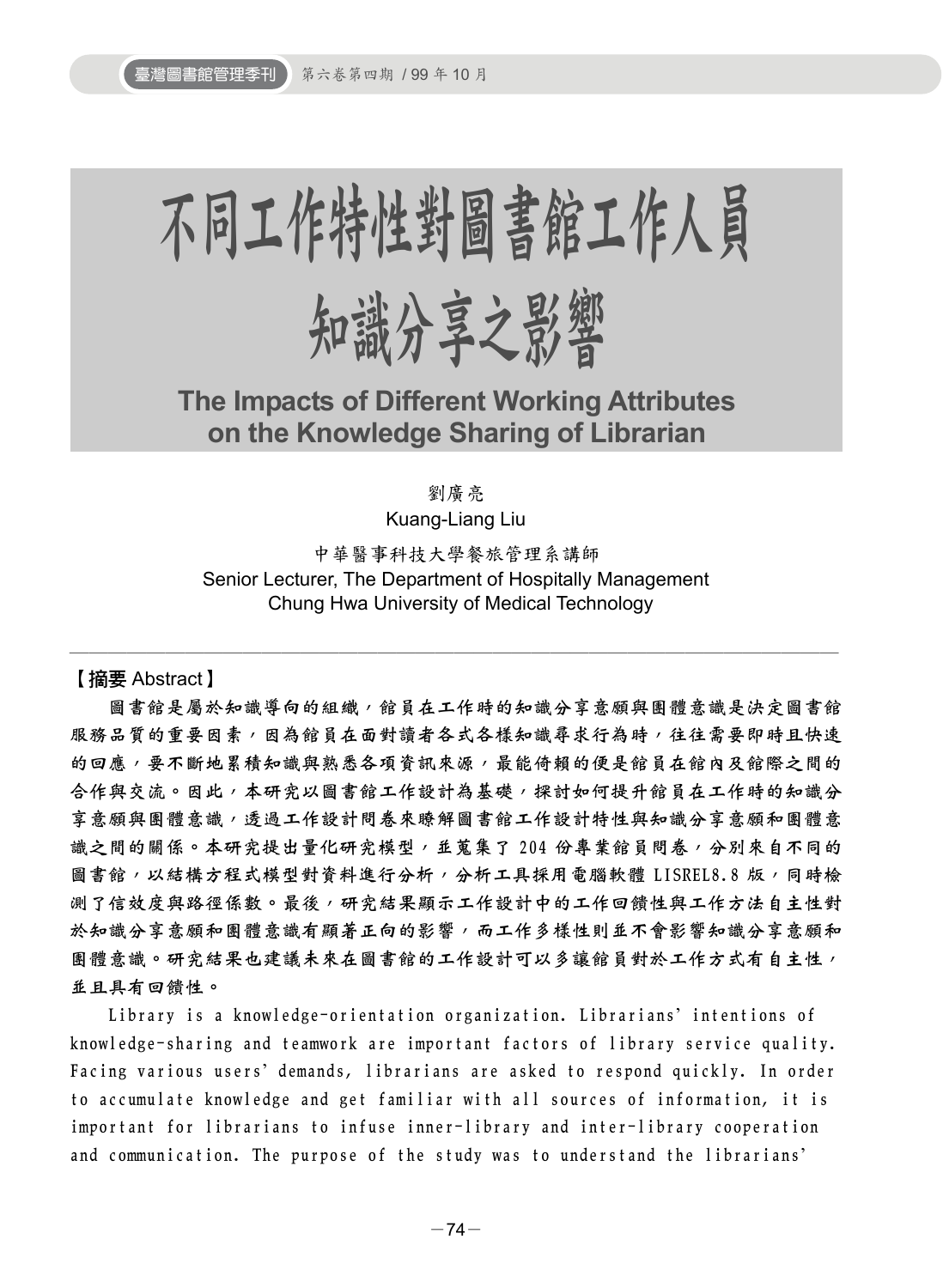intention of knowledge-sharing and teamwork. This research used Structure Equation Model (SEM) and collected 204 samples from various libraries. The study found that "feedbacks" and "autonomy" had positive impact on knowledge-sharing and teamwork, when "job variety" had no significant impact. The study suggested that feedback and autonomy should be take into consideration for librarian job design.

【關鍵詞 Keywords】

l

知識分享;工作特性;圖書館管理

Knowledge Sharing; Job Design; Library Management

# 壹、前言

長久以來,圖書館一直扮演著社會大眾與知識互動的中介與輔助角色<sup>1</sup>,隨著資訊科技 的發展及網際網路的盛行,多樣化的知識資源不斷湧入,這樣的角色面臨著巨大的挑戰。多 樣化知識資源包括:電子期刊、線上資料庫、專業網站等數位資源,讀者的資訊需求也愈加 廣泛,使得圖書館越來越難掌握讀者的問題。圖書館的工作人員必須能即時找出龐大的資訊 及解決方法,方能滿足讀者的資訊需求,在這樣的情況下,圖書館工作人員間的知識與經驗 分享便成為更重要及必要的要素。

過去 20 年來,圖書館內部的知識創造及傳達能力的相關研究逐漸受到重視<sup>2</sup>,而有關知 識分享的主要研究,則著重於知識網路的異質性結合,其主因是由於大多數的知識是由各個 不同的組織或個人所創造。知識分享的概念被廣泛使用在組織發展,而組織正試圖找出將所 有組織知識整合成一套完整知識架構。具體而言,在網路環境之下,圖書館的知識分享變得 更為重要。當圖書館員每天面臨不同的狀況及問題下,必須擁有各種不同領域的知識。有效 率的知識分享將是圖書館這個機構解決此問題重要方案。

許多研究顯示,團體意識及個人態度是組織中知識分享的重要因素<sup>3</sup>、<sup>4</sup>、<sup>5</sup>。團隊成員將 本身擁有之專業知識、技能,透過不同的傳遞方式分享給其他成員,使團隊成員可藉由知識

<sup>1</sup> S. Robertson and K. Reese, "A Virtual Library for Building Community and Sharing Knowledge" *Int. J. Human-Computer Studies* 51(1999), pp.663-685. 2

 $2$  K. Seonghee and J. Boryung, "An Analysis of Faculty Perceptions: Attitudes Toward Knowledge Sharing and Collaboration in an Academic Institution" *Library & Information Science Research* 30:4(2008), pp.282-290. 3

<sup>&</sup>lt;sup>3</sup> L. M. Graves, P. J. Ohlott and M. N. Ruderman, "Commitment to Family Roles: Effects on Managers' Attitudes and Performance" **Journal of Applied Psychology** 92:1(2007), pp.44-56.

J. C. McElroy, P. C. Morrow and M. L. Power, "Commitment and Insurance Agents, Job Perceptions, Attitudes, and Performance" **The Journal of Rish and Insurance** 60:3(1993),pp.363-384.

M. Somers and D. Birnbaum, "Exploring the Relationship between Commitment Profiles and Work Attitudes, Employee Withdrawal, and Job Performance" *Public Personnel Management* 29:3(2000), pp.353.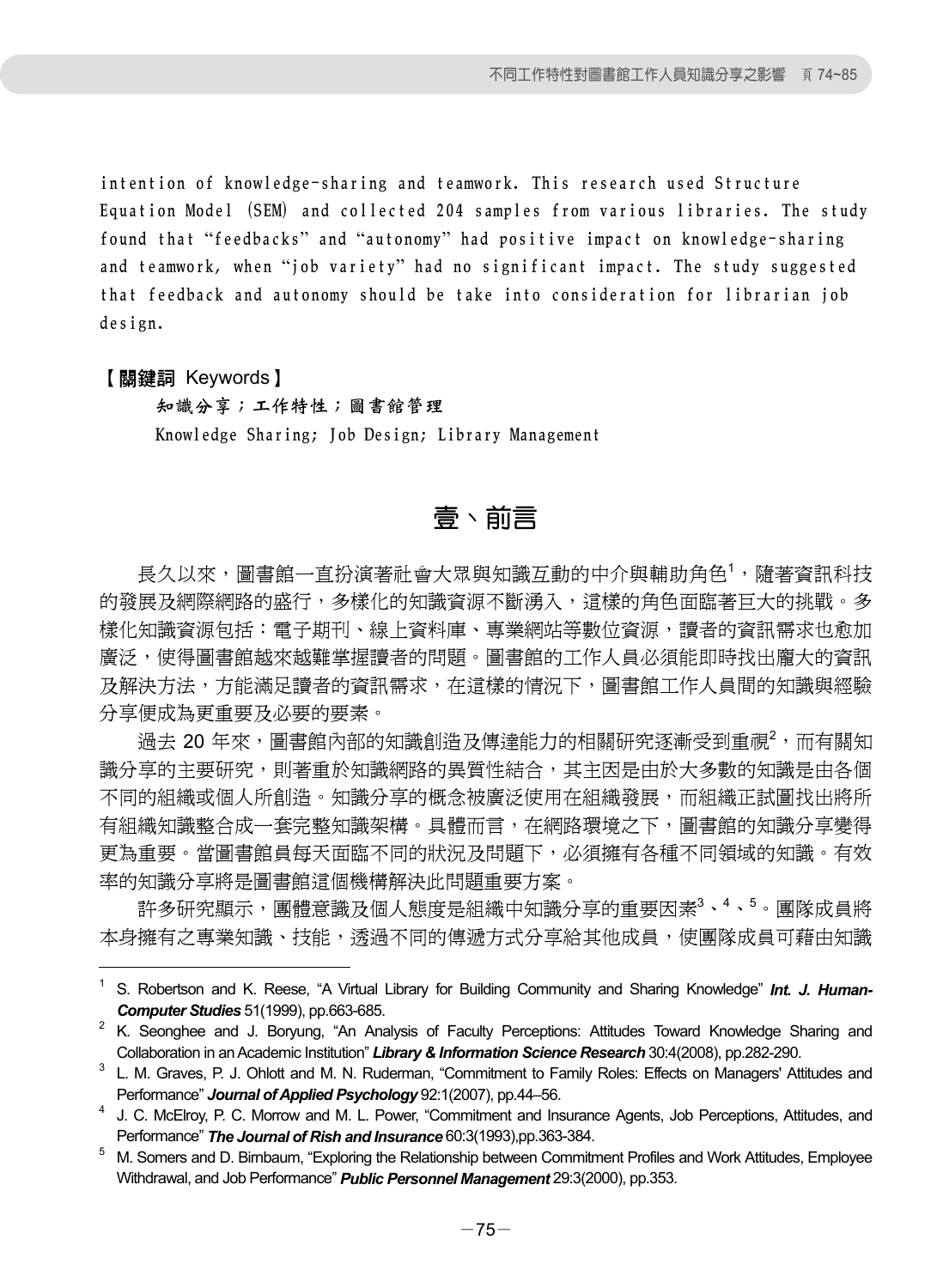分享過程,獲得相關知識,以利團隊任務之進行<sup>6</sup>。而圖書館這個組織的知識分享是過去研 究中較為忽略的部分。在許多知識管理的文獻提到,團體意識是決定知識分享及品質的重要 因素之一<sup>7</sup>。研究也顯示知識分享的意圖、團體意識與知識品質之間息息相關<sup>8</sup>、<sup>9</sup>。這些文獻 探討了團體意識及知識分享意圖的經歷,同時也證實了與工作特性有很大的關聯。不同的工 作設計及工作特性會造成不同的團體意識及知識分享意圖。然而,極少有研究論及工作設計 及工作特性是否能提升圖書館的知識創造並建立團體意識。

圖書館之工作特性、知識分享及團體意識的理論模型,必須經由驗證來證實及修訂。然 而,對於如何用工作設計及工作特性來改善團體意識及圖書館內部知識分享的知識尚未成 熟。在此,為補充過去的研究,研究觀點與過去相似,主要著重在圖書館這個組織,但研究 焦點將專注於圖書館工作人員的工作特性部分。根據這些考量,藉由強調工作特性對組織知 識分享能力的重要性,並將團體意識概念化。為進行本研究所討論的理論,下一部份將會先 重述知識分享、團體意識及工作特性之文獻資料,並提出與以下有關之假設:(1)個人觀點 中,知識分享與團體意識之間的關聯 (2)組織內的工作特性 (3)討論研究結果及意涵,以解 釋本研究所提出的研究問題。

## 貳、理論背景及假設

#### 一、團體意識與知識分享

1

團體意識意指受雇者對所處的組織之忠誠度及角色的認知<sup>10</sup>、<sup>11</sup>。團體意識的重要性在 組織及個人之間有著複雜的關聯。對組織的效率而言,受雇者能否了解及促進工作責任非常 重要,也就是說,組織所交託的責任,受雇者是否能了解並促進其正面的工作行為<sup>12</sup>。此 外,組織內的社會認同及人際關係會影響專業知識的建立及利用。分享知識或資訊是一種合 作行為,而良好的合作行為必須讓團隊成員,無論以直接或間接的方式,與彼此間建立良好 的關係<sup>13</sup>。團隊成員間的知識分享,將影響能否產生有效的創新功能活動,而這些創新功能

<sup>&</sup>lt;sup>6</sup> 汪美香等,「知識分享方式與團隊學習能力對團隊創造力之影響」**資訊管理學<u>報</u> 16:1(2009)**,頁 **181-202**。

<sup>7</sup> D. Shaw and J. S. Edwards, "Building User Commitment to Implementing a Knowledge Management Strategy" *Information & Management* 42:7(2005), pp.977–988. 8

D. Hislop, "Linking Human Resource Management and Knowledge Management via Commitment" *Employee*  **Relations** 25:2(2003), pp.182–202.

N. H. Jabr, "Physicians' Attitudes towards Knowledge Transfer and Sharing" *Competitiveness Review* 17:4(2007), pp.248–260.<br><sup>10</sup> G. McGee and R. Ford "Two (or more) Dimensions of Organizational Commitment: Rreexamination of the Affective and

Continuance Commitment Scales" *Journal of Applied Psychology* 72(1987), pp.638–641.<br><sup>11</sup> R. Mowday, R. Steers and L. Porter, *Employee Organization Linkages: The Psychology of Commitment,* 

*Absenteeism, and Turnover* (New York: Academic Press, 1982).<br><sup>12</sup> L. M. Griffin and J. R. Hepburn, "Side–bets and Reciprocity as Determinants of Organizational Commitment among

Correctional Officers" **Journal of Criminal Justice** 33:6 (2005), pp.611–625.<br><sup>13</sup> R. Reagans and B. McEvily, "Network Structure and Knowledge Transfer: the Effects of Cohesion and Range"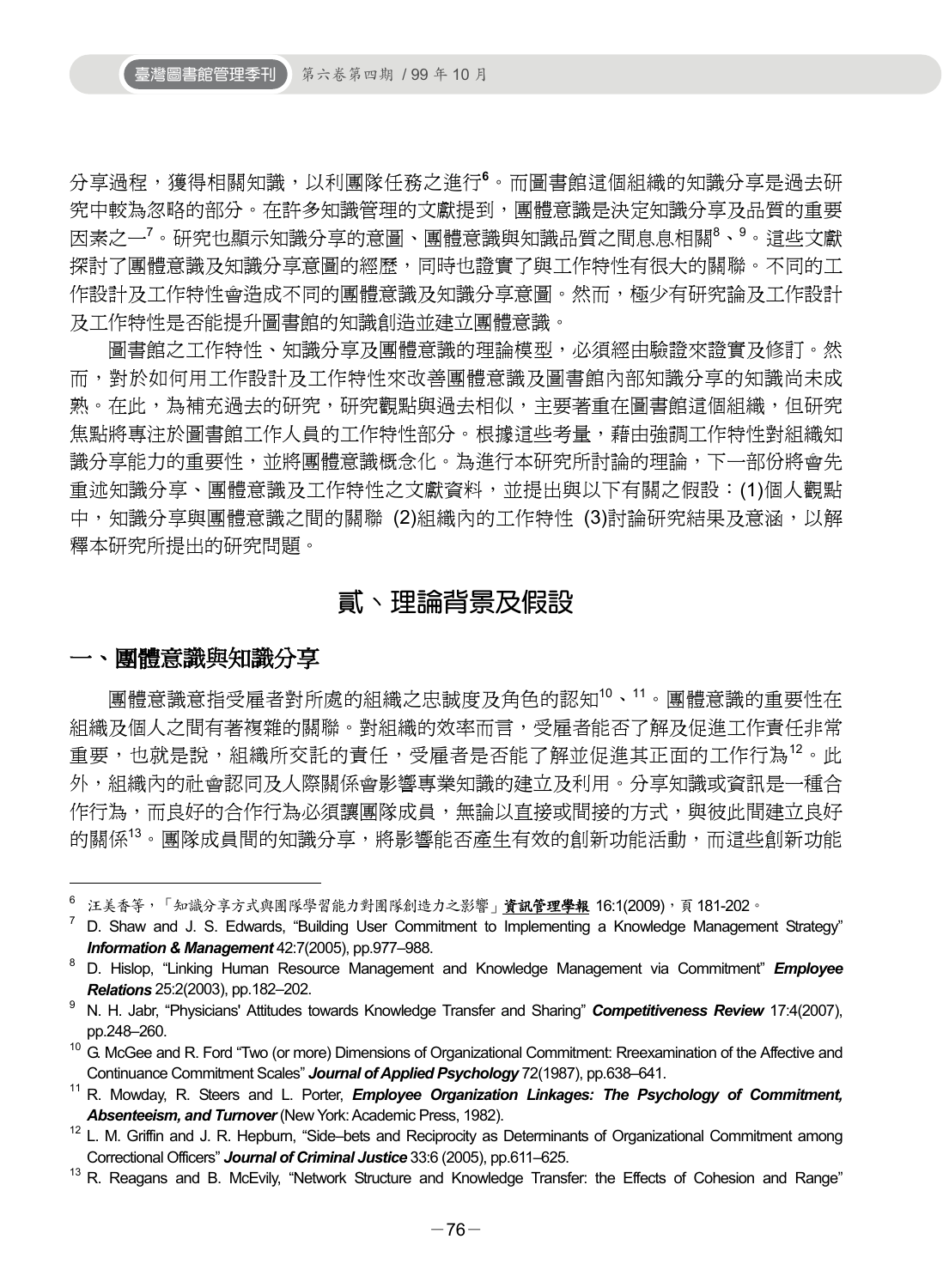活動將是影響創新績效與團隊學習的重要因素<sup>14</sup>。組織成員間,良好的知識分享態度是創造 知識的先決條件,如同我們常聽到的,資訊分享是所有人所嚮往的15、16。要達到這目標, 組織必須建立組織規範來改變員工對知識分享的態度,這就意謂著,知識分享不是執行知識 管理後自然會得到的結果,而是建立成功的知識管理所必備的能力。在此,提出一個假說, 若員工的團體意識越高,知識分享意圖是否越高?由於團體意識對知識分享的影響相關的研 究不多,顯然地必須更進一步地探討。

假說一:團體意識對圖書館員的知識分享意圖具有正面影響。

#### 二、工作特性與團體意識

工作設計與團體意識對於激勵員工持續投入工作的層面不同。本研究使用 Morgeson 與 Humphrey (2006)所發展的工作設計問卷(Work Design Questionnaire, WDQ), 主要可以 分為三大面向:工作特性、知識特性以及社會特性,由於本研究主要探討不同工作特性對圖 書館工作人員知識分享之影響,因此,以工作特性為主。重要的工作特性如:工作多樣性及 工作回饋性是否能激勵員工。而團體意識則以社會認知為基礎,側重於團體關係及自我分類 的過程。因此,兩者會帶來完全不同的影響。以學校這個組織為例,學校的老師可能喜歡自 己的工作(例如:在校教書),卻不喜歡自己所任職的組織(學校)。原因或許是因為這個學 校是由一個不適任的校長所管理。同樣的,員工或許非常認同所處的組織,但不喜歡無趣的 工作或規定(如:辦公室內的例行公事沒有任何自主權)。因此,與其將兩者同時和激勵的 動機概念化,不如將其分別探討。但這並不代表兩者不可能互相影響,這之間的相互關聯也 是值得觀察的,例如:較忠心的員工會較有自信,這就減少了工作壓力的潛在影響<sup>17</sup>。根據 情感事件理論(AET)的工作事件分類,包括:困難、工作自主權、工作需求、 情緒勞 務、令人振奮的事,這些都會對員工帶來正反兩面的影響。員工情緒會預先決定工作的反應 程度,進而影響工作表現及成就感18、19。因此,團體意識對激勵工作有較大的關係,而察

l

**Administrative Science Quarterly** 48:2(2003), pp.240–268.<br><sup>14</sup> 王思峰等,「團隊知識轉換與知識創造的實驗研究—知識螺旋理論的驗證」<u>管理與系統</u> 9:1(2002),頁 29- 60。

 $15$  G. W. Bock and Y. G. Kim, "Breaking the Myths of Rewards: An Exploratory Study of Attitudes about Knowledge Sharing" *Information Resource Management Journal* 15:2(2002), pp.14-21.<br><sup>16</sup> D. Constant, S. Kiesler and L. Sproull, "What's Mine Is Ours, or Is It? A Study of Attitudes about Information Sharing"

**Information Systems Research** 5:4(1994), pp.400-421.<br><sup>17</sup> J. L. Pierce, D. G. Gardner, R. B. Dunham and L. L. Cummings, "Moderating Effects of Organization-based Self-esteem

on Role Condition-employee Response Relationships" **Academy of Management Journal** 36(1993), pp.271-288.<br>J. Wegge, R.van Dick, G. K. Fisher, M. A. West and J. F. Dawson, "A Test of Basic Assumptions of Affective Events

Theory (AET) in Call Centre Work" **British Journal of Management** 17(2006), pp.237-254.<br><sup>19</sup> H. M. Weiss and R. Cropanzano, "Affective Event Theory: A Theoretical Discussion of the Structure, Causes and

Consequences at Work" *Research in Organizational Behavior* 18(1996), pp.1-74.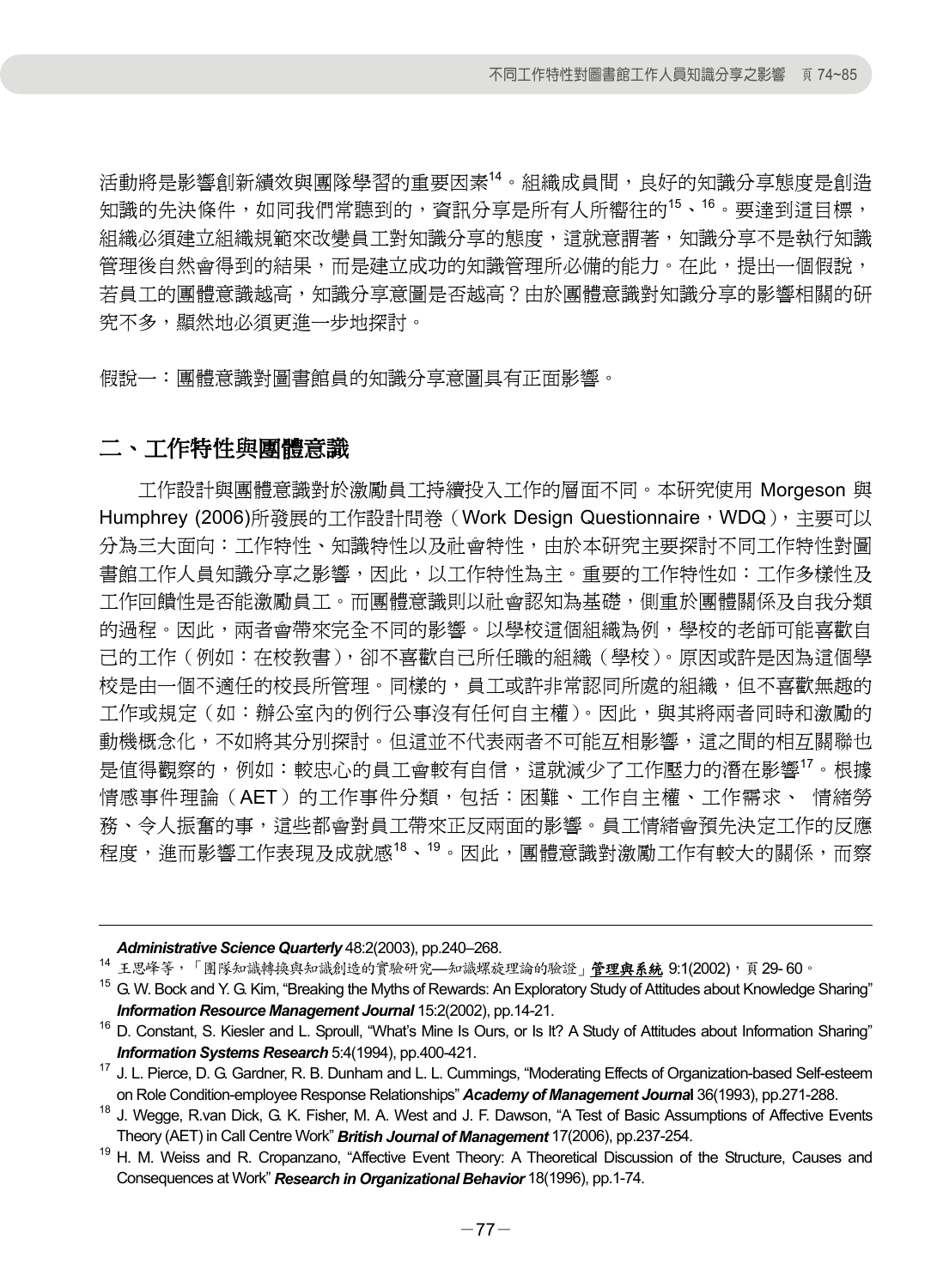覺員工的不適,重新設計工作則能帶來幸福感20。由於團體意識與工作設計方面研究缺乏, 本研究的預測仍有待觀察,同時以現有的證據提出以下假說:

假說二:工作回饋性對圖書館員的團體意識具有正面影響

假說三:工作多樣性對圖書館員的團體意識具有正面影響

假說四:工作方法自主性對圖書館員的團體意識具有正面影響

#### 三、工作設計與知識分享意願

1

為了解工作單位之間的影響,必須檢視組織內的知識分享<sup>21</sup>。知識分享意指組織成員間 有系統的傳達資訊及技術<sup>22</sup>、<sup>23</sup>、<sup>24</sup>。知識分享是指組織中的一個單位被另一單位之經驗影響 的過程<sup>25</sup>。長久以來,不同的工作設計方法一直是管理學者們關注的焦點<sup>26</sup>。而此研究中所 使用的工作設計問卷(WDQ),經由 540 位來自 243 個不同領域的在職員工所完成,匯集 了極具可靠性、聚合效度及區別效度的證明。在工作設計的激勵特性部分顯示,有 24%對 於組織內所承擔的責任不滿27。這提供了本研究工作設計的新方向,因此,本研究認為圖書 館內的工作設計與知識分享意圖是有關聯的,並正式提出以下假說:

假說五:工作回饋性對圖書館員的知識分享意圖具有正面影響

假說六:工作多樣性對圖書館員的知識分享意圖具有正面影響

假說七:工作方法自主性對圖書館員的知識分享意圖具有正面影響

<sup>20</sup> A. Isic, and D. Zapf, "Stressors and Resources at Call Center Jobs" *Zeitschrift fur Arbeitswissenschaft* 53(1999), pp.202-208. 21 L. Argote and P. Ingram, "Knowledge Transfer: A Basis for Competitive Advantage in Firms" *Organizational Behavior* 

and Human Decision Processes 82(2000), pp.150–169.<br><sup>22</sup> H. Bresman, J. Birkinshaw and R. Nobel, "Knowledge Transfer in International Acquisitions" *Journal of International* 

**Business Studies** 30:3(1999), pp. 439-462.<br><sup>23</sup> S. Makino and A. Delios, "Local Knowledge Transfer and Performance: Implications for Alliance Formation in Asia",

*Journal of International Business Studies* 27:5(1996), pp.905–927.<br><sup>24</sup> P. Wang, T. W. Tong and C. P. Koh, "An Integrated Model of Knowledge Transfer from MNC Parent to China Subsidiary"

*Journal of World Business* 39:2(2004), pp.168–182. 25 L. Argote and P. Ingram, "Knowledge Transfer: A Basis for Competitive Advantage in Firms" *Organizational Behavior* 

*and Human Decision Processes* 82(2000), pp.150–169. 26 F. P. Morgeson and S. E. Humphrey, "The Work Design Questionnaire (WDQ): Developing and Validating a Comprehensive Measure for Assessing Job Design and the Nature of Work" *Journal of Applied Psychology*

<sup>91(2006),</sup> pp.1321-1339.<br><sup>27</sup> S. E. Humphrey, J. D. Nahrgang and F. P. Morgeson, "Integrating Motivational, Social, and Contextual Work Design Features: A Meta-analytic Summary and Theoretical Extension of the Work Design Literature" *Journal of Applied Psychology* 92(2007), pp.1332–1356.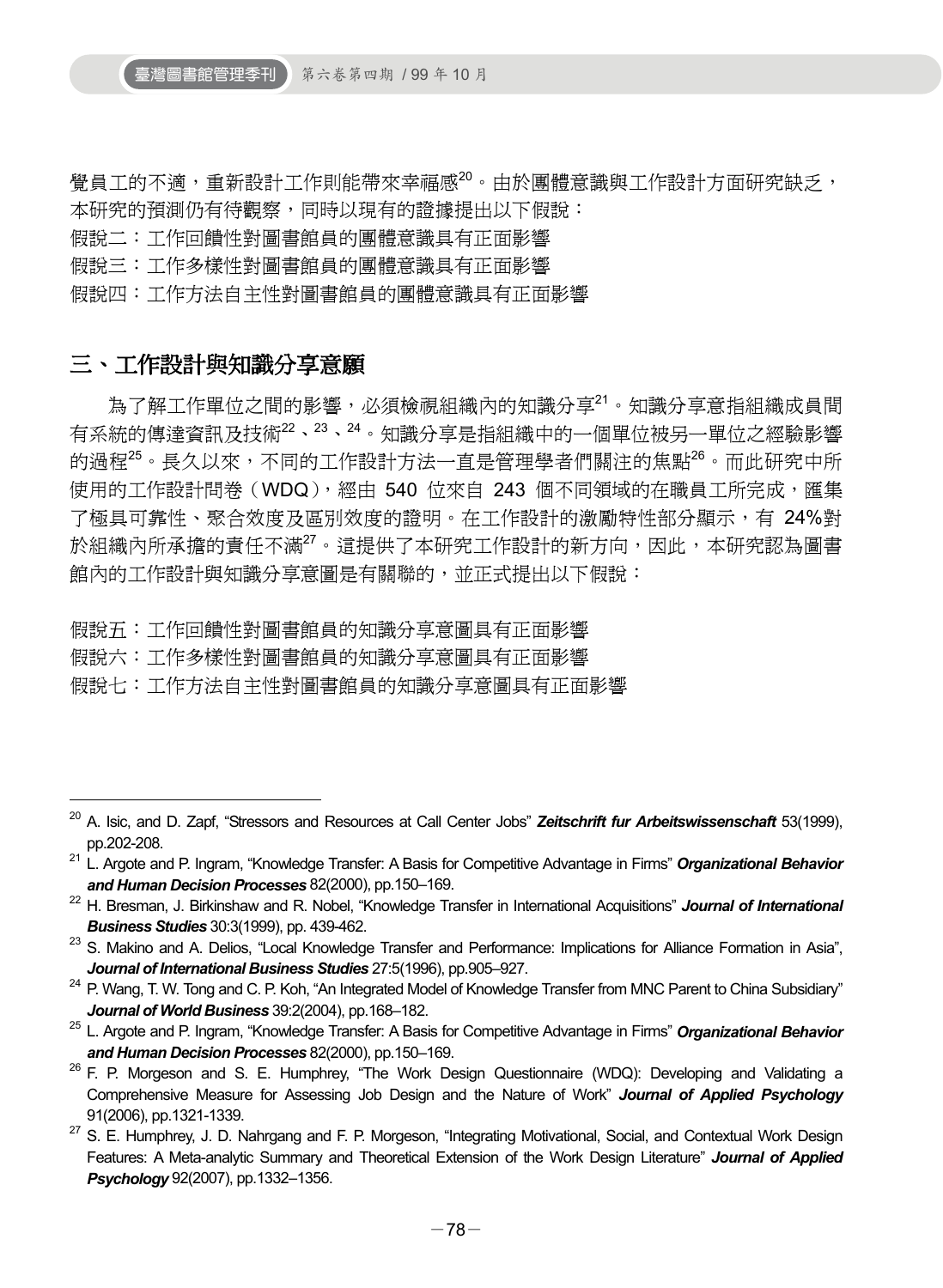## 參、研究方法

#### 一、樣本

自網路時代開始後,圖書館成為知識資源的資料庫。身為知識的中心,圖書館工作人員 須具備解決各種問題的能力,知識分享是完成工作的得力助手。因此,了解如何增進圖書館 工作人員的知識分享意圖及品質非常重要。為探討圖書館的知識分享意圖和團體意識經歷, 將以台灣各類型圖書館為主要的研究範圍,在各類圖書館中共邀請 302 位圖書館工作人員參 與這次調查,受訪者須完成由研究小組所提供的密封袋內之調查,內附有清楚研究觀點、標 準、自我管理問卷,並由各圖書館支援此研究之單位負責分發收集,回答內容一律保證匿名 並保密處理。最後,在一個禮拜內,收回 204 份(約 68%)完成並可用的問卷,符合回收 率之標準。表一為受訪者之人口分布,包括性別、工作經驗、教育程度、圖書館類型以及是 否需要面對讀者。

| 人口分布   | 人數  | 百分比  |
|--------|-----|------|
| 性別     |     |      |
| 女性     | 170 | 83.3 |
| 男性     | 34  | 16.7 |
| 工作經驗   |     |      |
| 一年以下   | 22  | 10.8 |
| 一至五年   | 50  | 24.5 |
| 六至十年   | 33  | 16.2 |
| 超過十年   | 99  | 48.5 |
| 職位     |     |      |
| 員工     | 17  | 7.3  |
| 基層主管   | 65  | 28.0 |
| 中級主管   | 63  | 27.2 |
| 高級主管   | 57  | 24.6 |
| 是否面對讀者 |     |      |
| 是      | 122 | 59.8 |
| 否      | 82  | 40.2 |
| 圖書館類型  |     |      |
| 公共圖書館  | 45  | 22.1 |
| 大學圖書館  | 130 | 63.7 |
| 特殊圖書館  | 24  | 11.8 |
| 國家圖書館  | 5   | 2.5  |
| 教育程度   |     |      |
| 高中     | 4   | 2.0  |
| 專科     | 22  | 10.8 |
| 大學     | 121 | 59.3 |
| 高等學位   | 57  | 27.9 |

表一 受訪者人口分布(總計 = 204 人)

總計=204 人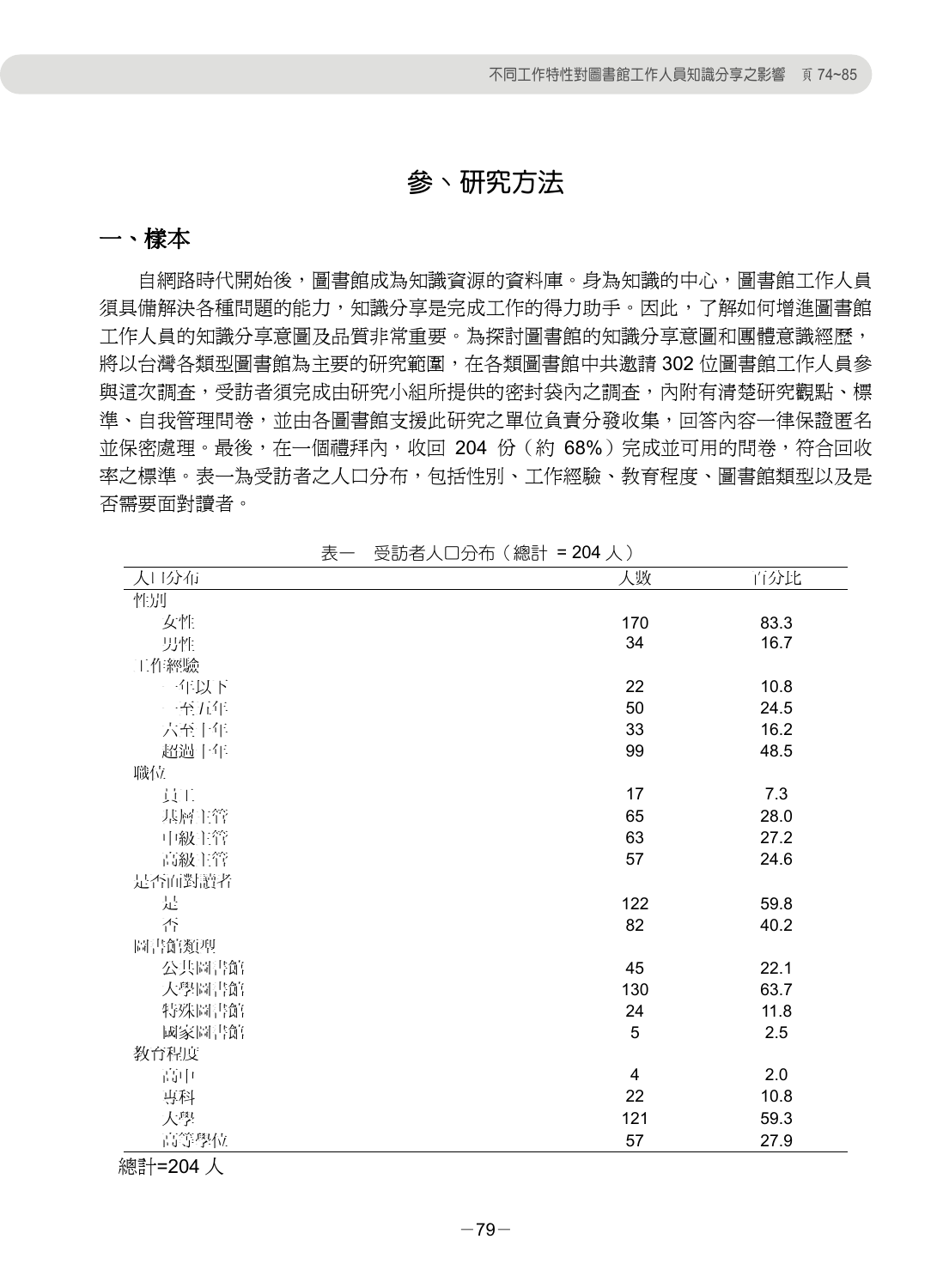## 二、問卷設計

為將此研究構想概念化,此研究修改部分測量問項,包括過去相關研究範例,將用詞稍 微調整以符合圖書館組織背景。此研究主要問題著重於與知識分享有關的兩個特性。以下問 卷問項均有加以修正以符合圖書館情境。本研究是以已有的測試題目來測量知識分享意圖 <sup>28,</sup>團體意識的測量則依據 Smidts 等人來做修改<sup>29</sup>。工作性質方面測量則是依 Morgeson and Humphrey 的研究。所有題目皆使用李克特量表(Likert-type Scale)分成五個等級 (從 1=完全不同意至 5=完全同意)

#### 三、問項來源

| 研究構念    | 題目 | 參考文獻                            |
|---------|----|---------------------------------|
| 知識分享意圖  |    | (Syed-Ikhsan and Rowland, 2004) |
| 團體意識    |    | (Smidts et al., 2001)           |
| 工作方法自主性 | 3  | (Morgeson and Humphrey, 2006)   |
| 工作多樣性   | 3  | (Morgeson and Humphrey, 2006)   |
| 工作回饋性   | 3  | (Morgeson and Humphrey, 2006)   |

#### 四、研究工具

1

本研究根據研究假說設計研究模型,如圖一。採用結構方程模型分析(SEM)來做因果 關係資料分析,不同於迴歸分析,結構方程模型可一次分析所有路徑<sup>30</sup>。由於此研究著重在 建立理論而不是證實理論,因此使用 LISREL 8.8 版本<sup>31</sup>。再者, SEM 支援探索性研究, 沂 年來的理論知識及彙整資料可供檢測理論之用。因此,本研究採用 Hulland 所建議的 SEM 分析步驟,並採用途徑分析來決定結構模型中的重要路徑<sup>32</sup>。同時也用 SEM 所建議的不同 樣本數量做分析,例如: Bollen 所建議的最小值 100 件33及 Anderson 和 Gerbing 的 200 件  $34$ ,此研究共採集了 204 件樣本足以分析。此研究以兩階段研究(Two-phase)做為研究標

<sup>28</sup> S. O. S. Syed-Ikhsan, and F. Rowland, "Knowledge Management in a Public Organization: a Study on the Relationship between Organizational Elements and the Performance of Knowledge Transfer" *Journal of Knowledge Management* 8:2(2004), pp.95-111.<br><sup>29</sup> A. Smidts, C. B. M. van Riel and A. Th. H. Pruyn, "The Impact of Employee Communication and Perceived External

Prestige on Organizational Identification" *The Academy of Management Journal* 44:5(2001), pp.1039-1050.<br><sup>30</sup> D. Gefen, D. Straub and M. Boudreau, "Structural Equation Modeling Techniques and Regression: Guidelines for

Research Practice" **Communications of AIS** 7:7(2000), pp.1–78.<br><sup>31</sup> S. Y. X. Komiak and I. Benbasat, "The Effects of Personalization and Familiarity on Trust and Adoption of

Recommendation Agents" *MIS Quarterly* 30:4(2006), pp.941–60.<br><sup>32</sup> J. Hulland, "Use of Partial Least Squares (PLS) in Strategic Management Research: A Review of Four Recent Studies"

Strategic Management Journal, 20:2(1999), pp.195–204.<br><sup>33</sup> Kenneth A. Bollen, Structural Equations with Latent Variables (New York: Wiley–Interscience, 1989).<br><sup>34</sup> J.C. Anderson and D.W. Gerbing, "Structural Equation Model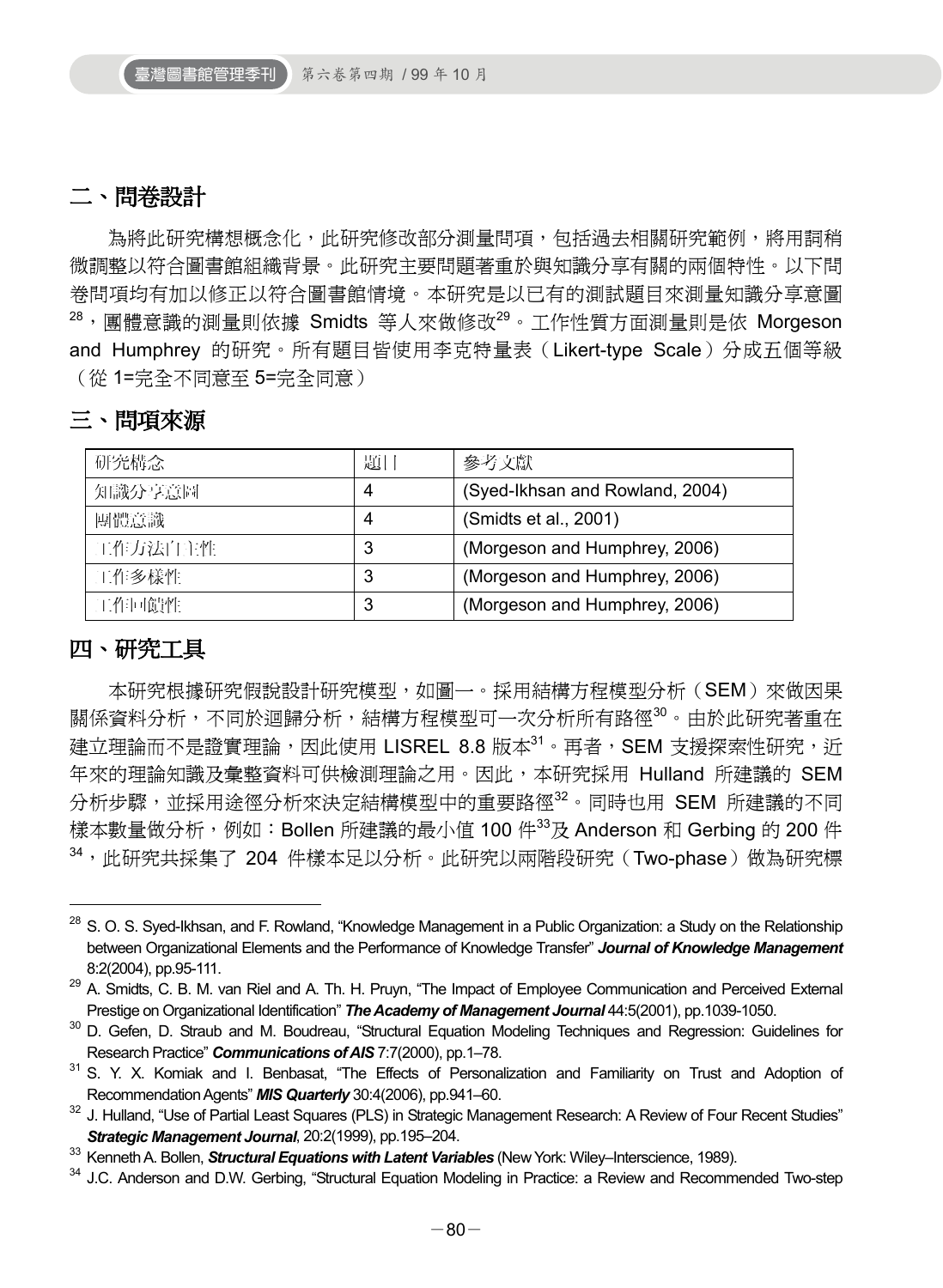準。第一階段,為確保找出正確的各類間自然形成關係,所有測試模型必須正確無誤地測 試。第二階段,結構模型以估計各類間的路徑來了解其中之含意及預測能力。



圖一:研究模型

#### 五、信度與聚合效度

 $\overline{a}$ 

所有測試模型皆符合信度、聚合效度及區別效度之標準。所有可靠性及正確性皆考慮 到:(1)各題目的可靠性(2)各類皆包含在聚合效度以及(3)區別效度之測量內。首先,信度以 組合信度數值測試,由表三可知所有數值都在 0.8 以上,符合一般探索性研究所接受的標準 值。聚合效度值以 Fornell 和 Larcker 的標準來證實(Fornell and Larcker, 1981):為屏除 測量錯誤,各類別需超過平均變異抽取量(AVE)的異動數(如:AVE 超過 0.50)。目前研 究模型之指示物取值大部分以 0.6 以上(表三)。AVE 介於 0.61 到 0.80 之間(表二)。因 此,聚合效度之結果皆相符。

Approach", *Psychological Bulletin* 103(1988), pp.411–423.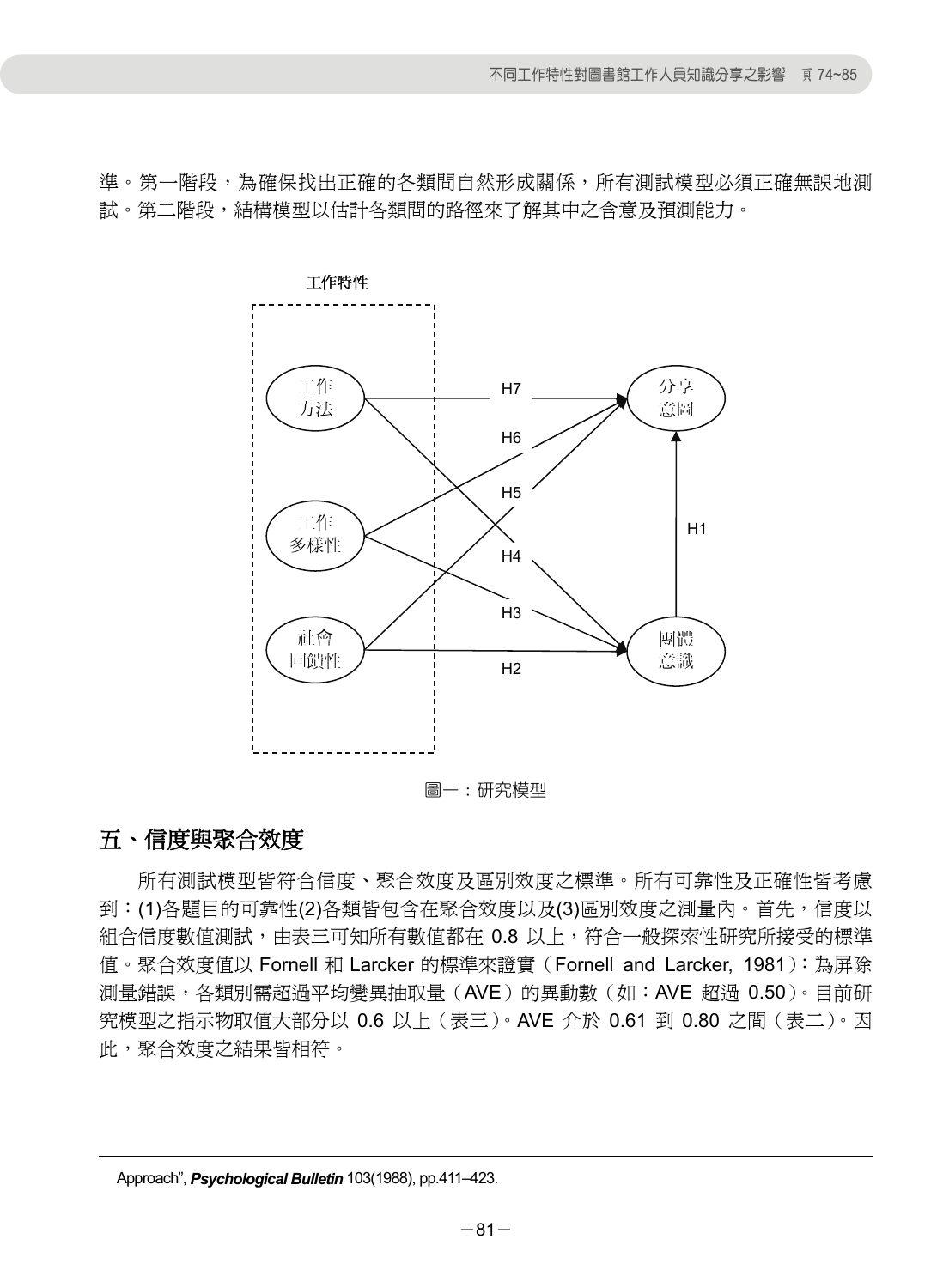|              |       |       |             | /\$!主/乂/心/[丹](夫主/鸟的儿日)尔              |  |
|--------------|-------|-------|-------------|--------------------------------------|--|
| 指標           | 測量模型  | 結構模型  | 建議值         | 參考資料                                 |  |
| x2/d.f.      | 1.96  | 1.96  | $\leq$ =3   | (Bagozzi and Youjae, 1988)           |  |
| GFI          | 0.89  | 0.89  | $>=0.80$    | (Etezadi-Amoli and Farhoomand, 1996) |  |
| <b>NNFI</b>  | 0.94  | 0.94  | >0.9        | (Bentler, 1988)                      |  |
| CFI          | 0.95  | 0.95  | >0.9        | (Bentler, 1988)                      |  |
| <b>RMSEA</b> | 0.069 | 0.069 | $\leq 0.08$ | (Joreskog and Sorbom, 1996)          |  |

表二 測量及結構模型適配指標

註:GFI=契合度指標(*goodness-of-fit index*);NNFI=非基準適配度指標(*Non-normalized Fit Index*);CFI=比較適配指標(*Comparative Fit Index*);RMSEA=平均概似平方誤根係數(*Root Mean Square Error of Approximation*)

| 表三 | 可靠性及聚合效度之測量結果 |
|----|---------------|

|                 | 因素負荷量     |      |      |           |    |      |           |      |
|-----------------|-----------|------|------|-----------|----|------|-----------|------|
| WM1             | <b>WM</b> | VA   | FB   | <b>SH</b> | KQ | GI   | <b>CR</b> | AVE  |
|                 |           |      | 工作方法 |           |    |      | 0.86      | 0.68 |
| WM1             | 0.83      |      |      |           |    |      |           |      |
| WM <sub>2</sub> | 0.81      |      |      |           |    |      |           |      |
| WM3             | 0.83      |      |      |           |    |      |           |      |
| 工作多樣性           |           |      |      |           |    |      | 0.86      | 0.68 |
| VA <sub>1</sub> |           | 0.87 |      |           |    |      |           |      |
| VA <sub>2</sub> |           | 0.84 |      |           |    |      |           |      |
| VA <sub>3</sub> |           | 0.76 |      |           |    |      |           |      |
| 工作回饋性           |           |      |      |           |    |      | 0.87      | 0.70 |
| FB1             |           |      | 0.68 |           |    |      |           |      |
| FB <sub>2</sub> |           |      | 0.87 |           |    |      |           |      |
| FB <sub>3</sub> |           |      | 0.94 |           |    |      |           |      |
| 分享意圖            |           |      |      |           |    |      | 0.86      | 0.61 |
| SH <sub>1</sub> |           |      |      | 0.69      |    |      |           |      |
| SH <sub>2</sub> |           |      |      | 0.78      |    |      |           |      |
| SH <sub>3</sub> |           |      |      | 0.85      |    |      |           |      |
| SH4             |           |      |      | 0.79      |    |      |           |      |
| 團體意識            |           |      |      |           |    |      | 0.91      | 0.72 |
| GI <sub>1</sub> |           |      |      |           |    | 0.78 |           |      |
| GI <sub>2</sub> |           |      |      |           |    | 0.80 |           |      |
| GI <sub>3</sub> |           |      |      |           |    | 0.89 |           |      |
| GI4             |           |      |      |           |    | 0.91 |           |      |

註:因素負荷量以驗證性因素分析(CFA)計算

說明: WM=工作方法, VA=工作多樣性, FB=工作回饋性, SH=分享意圖 GI=團體意識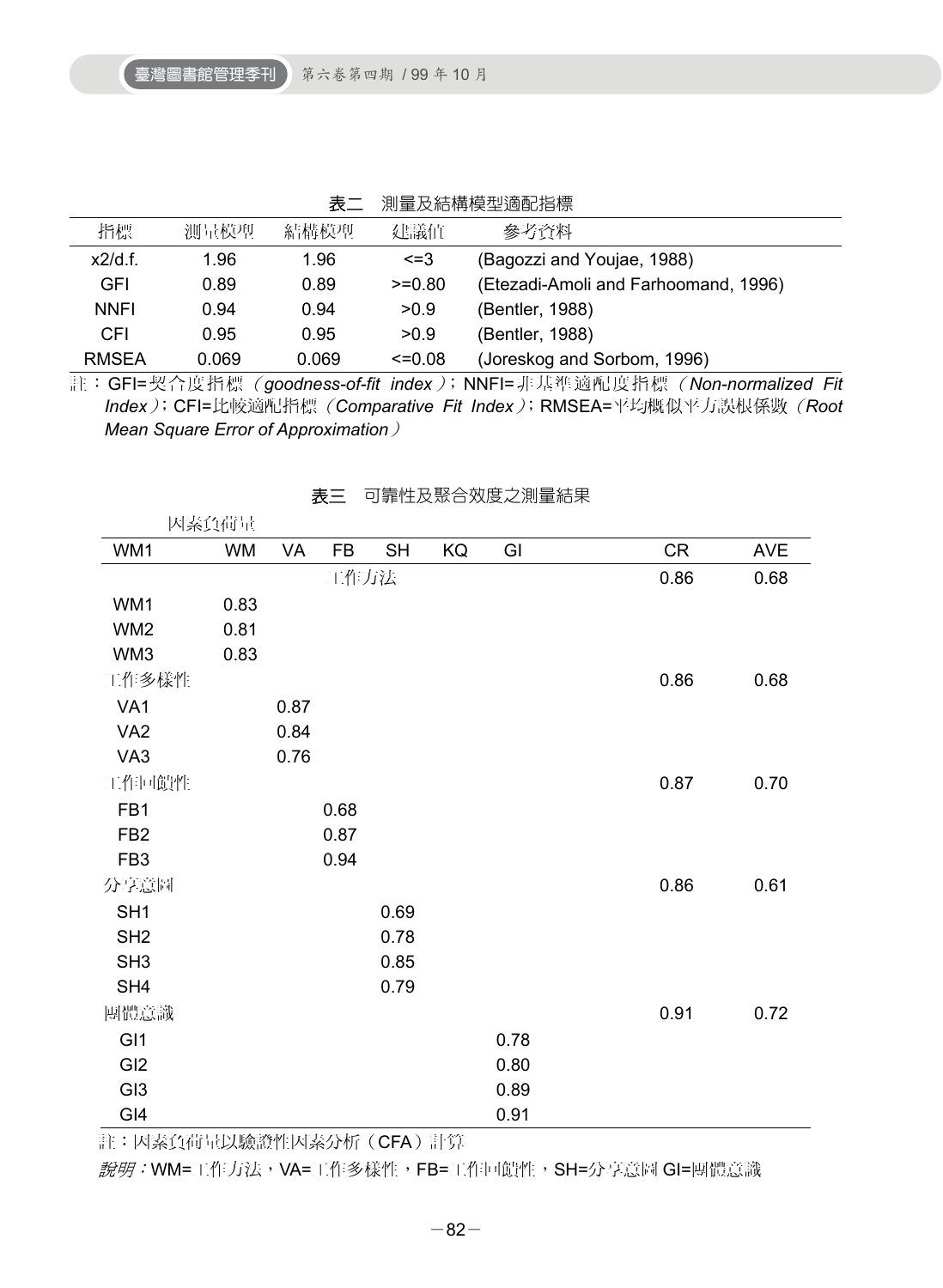## 六、區別效度

區別效度指一測量結構之結果與另一不同。此研究中,區別效度之數據以各類 AVE 的 平方根來做評估,使結果比各類間共同的關聯係數更為準確。表四說明結構間的相關係數, 而斜線部份為 AVE 的平方根。斜線部份數據皆超出交相建構的關聯係數。因此,區別效度 之測驗成立,其數據符合建構效度。

|           | 表四<br>數據及區別效度表 |      |           |      |      |           |      |  |  |
|-----------|----------------|------|-----------|------|------|-----------|------|--|--|
|           | 中數             | S.D. | <b>WM</b> | VA   | FB   | <b>SH</b> | Gl   |  |  |
| WM        | 3.61           | 0.68 | 0.82      |      |      |           |      |  |  |
| VA        | 3.64           | 0.71 | 0.30      | 0.82 |      |           |      |  |  |
| FB        | 3.34           | 0.74 | 0.40      | 0.11 | 0.84 |           |      |  |  |
| <b>SH</b> | 3.45           | 0.54 | 0.43      | 0.25 | 0.37 | 0.78      |      |  |  |
| GI        | 3.77           | 0.63 | 0.46      | 0.29 | 0.44 | 0.47      | 0.85 |  |  |

註:斜對角(粗體)為平均異變抽取量(AVE)之平方根

## 七、資料分析及結果



圖二:結構模型與路徑分析結果

**\*** 0.05 以上 **\*\*** 0.01~0.05 之間

圖二說明內生變數之路徑係數。途徑分析之結果顯示,只有一項假設未成立,其他假設 皆成立。因此,圖一之理論模型為部份成立。團體意識(β = 0.28, p < 0.01)能增加圖書館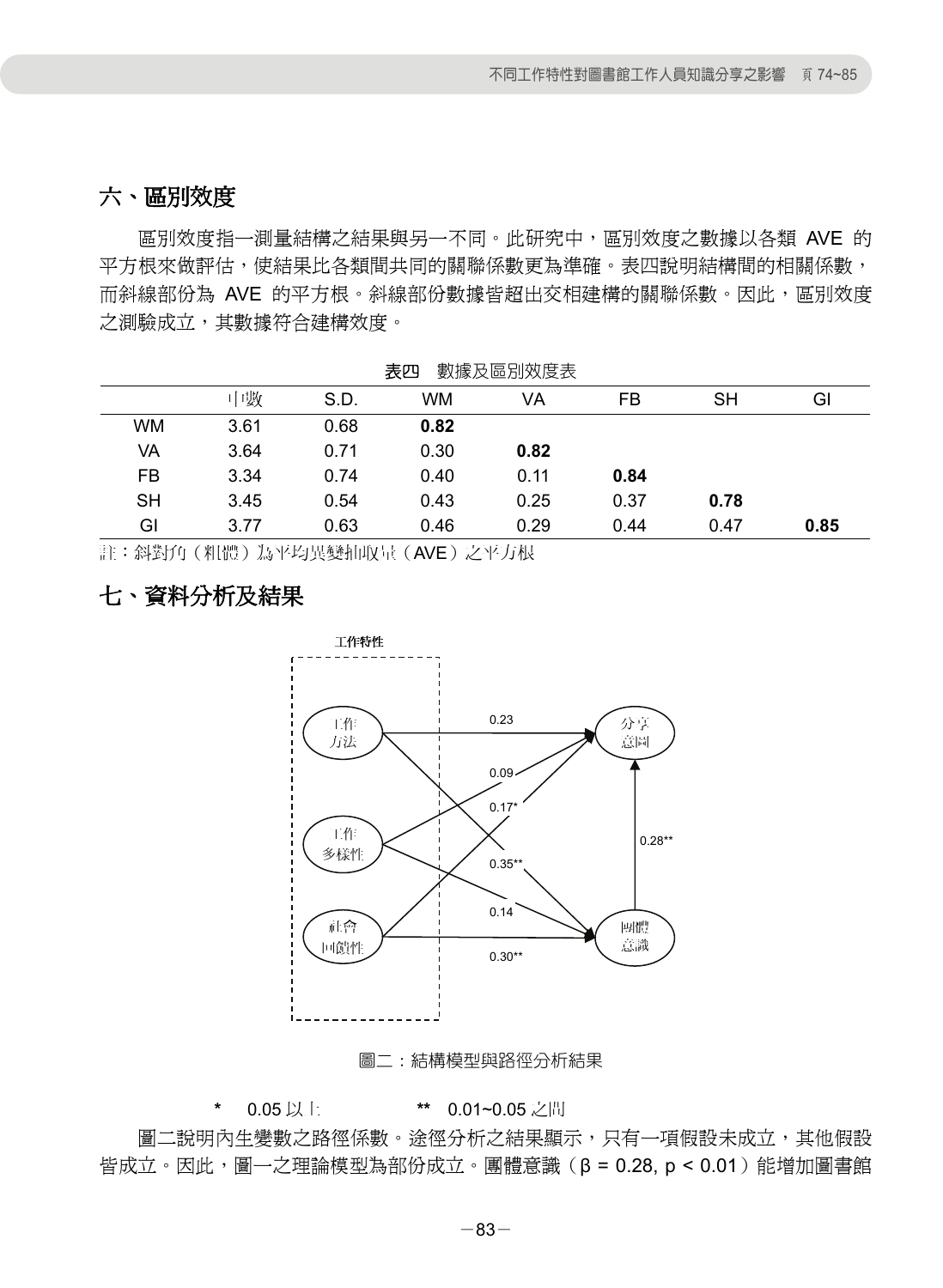之知識分享的意願。工作方法自主性(β = 0.35, p < 0.01)及工作回饋性(β = 0.30, p < 0.01)對團體意識具有正面影響,但是工作多樣性(β = 0.14)則無助於團體意識的提升。 工作方法自主性(β = 0.23, p < 0.05)、工作回饋性(β = 0.17, p < 0.05)在此研究也顯 示,對館員的知識分享意圖具有正面影響,同樣地,工作多樣性(β = 0.09)則無助於館員 的知識分享意圖的提升。因此,此研究模型經資料證實為部份成立。

## 肆、結論與建議

結果顯示,圖書館內的工作設計及團體意識對知識分享意願有重大的影響。對於工作特 性、知識分享及團體意識間的關聯,結果經可靠證明,與預期相符。明顯地,結果顯示工作 特性及團體意識對知識分享意圖有重大的影響,即使工作多樣性在團體意識和知識分享間沒 有太大影響,其它部份都有非常大的關聯。整體說來,研究結果與之前的研究結果相當一 致。工作設計中的工作回饋性與工作方法自主性對於知識分享意願和團體意識有顯著正向的 影響,而工作多樣性則並不會影響知識分享意願和團體意識。研究結果也建議未來在圖書館 的工作設計可以多讓館員對於工作方式有自主性,並且具有回饋性。總而言之,團體意識和 知識分享意圖對提升圖書館知識分享品質非常重要,本研究確信由個人觀點與工作特性能察 覺之間的變化。在此研究本研究提出,要提升知識分享品質,必須了解不同的工作特性與團 體意識和知識分享意圖間的關係,研究結果驗證了有關工作設計的影響。此研究結果顯示, 觀察圖書館員的團體意識及分享意圖,就能預測圖書館的知識分享表現。更重要的是,透過 研究結果可得知圖書館必須利用工作設計及個人觀點來提升知識分享表現。這些研究結果都 強調了瞭解各方面的工作特性之重要性。

#### 一、理論意涵

此研究包含了幾個理論意涵,它延伸了過去針對知識分享的工作設計之觀點,而工作特 性及個人方面也與知識分享表現有著正面關聯。因此,由此研究之結果及意涵可推斷,其他 圖書館管理者與此次參與者雷同。本研究認為,工作特性對傳達知識的認知和意圖有重要的 潛在影響,上述之研究結果證實了本研究的主張。也就是說,圖書館工作人員的團體意識越 高,就是越好的知識分享工作者,工作方法自主性及工作回饋性有利於提升知識分享表現。 換句話說,此研究發現,在圖書館這個組織中團體意識和分享意圖與其他工作表現(如:知 識分享表現)有著重要的關聯。當圖書館重視組織及個人的工作特性,即能明顯提升知識分 享能力。

#### 二、實務貢獻

由於此研究整合了工作設計及個人觀點,這些工作特性間的關聯是從未被研究過的部 份,因此,對圖書館的知識分享的概念有重要的貢獻。由於團體意識和分享意圖對知識分享 表現有極大的影響,圖書館管理者必須提高整體的團體意識及分享意圖。